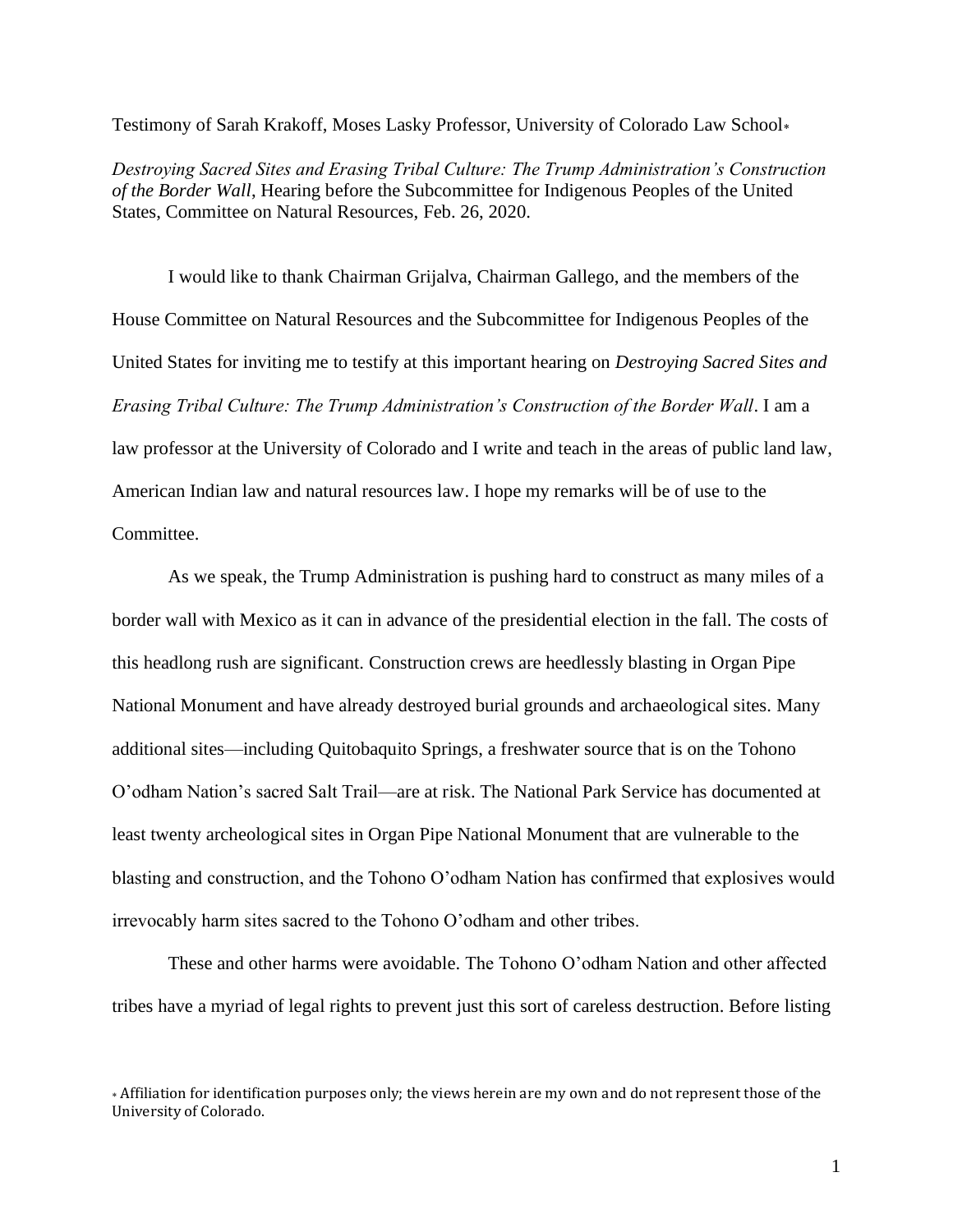the laws and policies that apply specifically to the border wall context, I want to provide some general background about the legal status and rights of Native American nations, or American Indian tribes. There are 574 federally-recognized tribes in the United States1 that have direct government-to-government relationships with the federal government. As unique sovereigns under U.S. law, tribes have their own laws, their own legal systems, and a variety of unique rights that stem from their treaties and their historic status as governments that pre-dated the United States. <sup>2</sup> Any time we think about the rights of Native people and Native nations, we have to think about this unique body of law. Tribes have the right to govern their members and their territories. Hundreds of treaties, federal laws, and executive orders also recognize that tribes have rights and interests that extend beyond their current reservation boundaries. The United States was once all Indian country, and tribes therefore have sites of religious, historic, archeological, cultural, and spiritual significance on federal public lands that are no longer within their current borders. This is true of the three tribes that straddle the U.S.-Mexico border--the Tohono O'odham Nation, the Kickapoo Traditional Tribe of Texas, and the Cocopah Indian Tribe—as well as many other tribes whose aboriginal lands comprise the U.S.-Mexico border territory.

In terms of laws and policies that would normally protect tribes from destruction of their religious, sacred, historic, and cultural sites, I will describe just a few prominent ones. The American Indian Religious Freedom Act, enacted in 1978, provides that "it shall be the policy of the United States to protect and preserve for American Indians their inherent right of freedom to believe, express, and exercise [their traditional religions.], including . . . but not limited to access to sites, use and possession of sacred objects, and the freedom to worship through ceremonial

<sup>1</sup> *See* Indian Entities Recognized by and eligible to Receive Services from the United States Bureau of Indian Affairs, 85 Fed. Reg. 5462 (Jan. 30, 2020).

<sup>2</sup> For a broad overview of tribal sovereign status and powers, *see* Cohen's Handbook of Federal Indian Law, Chs. 3-4 (2012 ed.)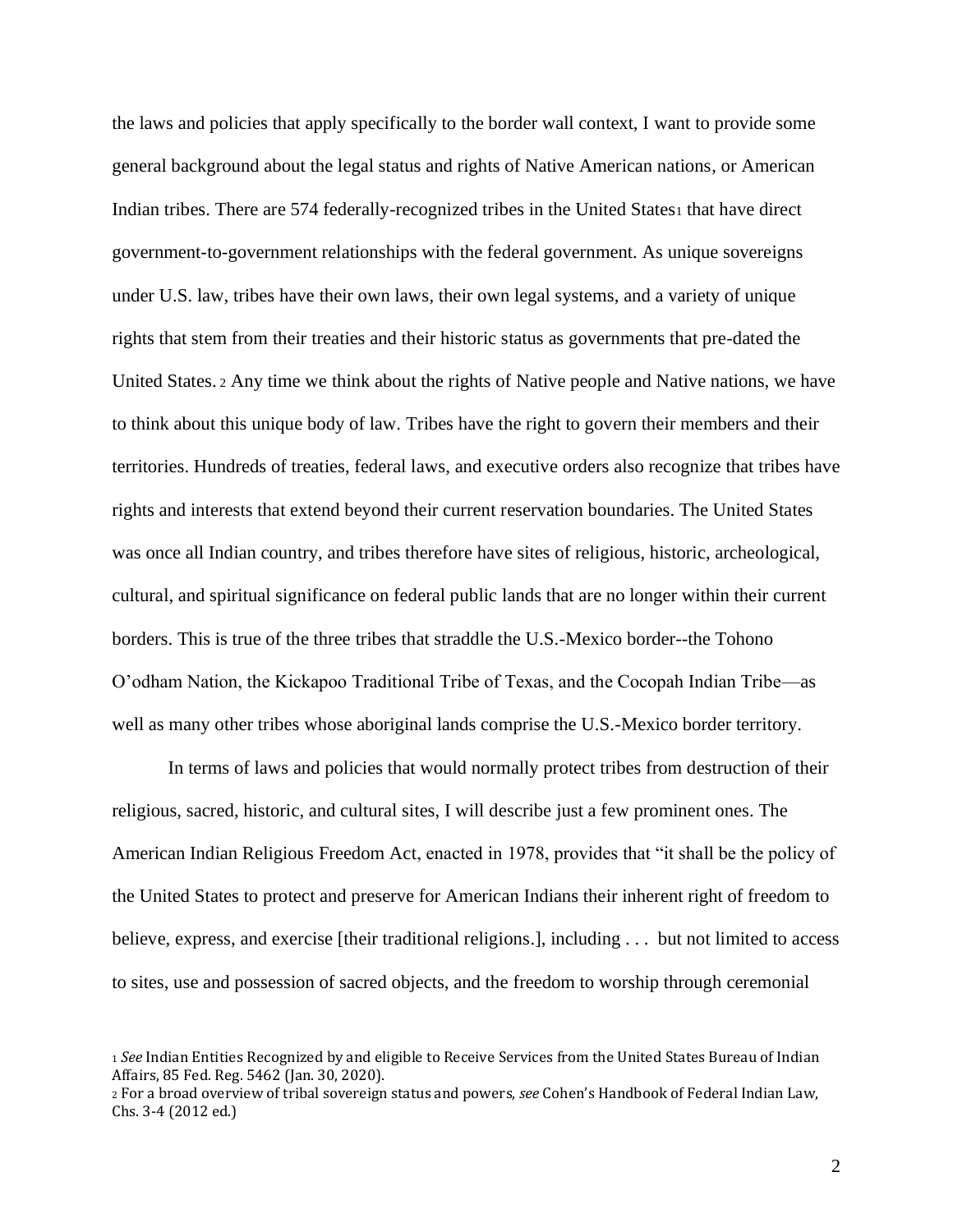and traditional rights."<sup>3</sup> In 1996, to further the purposes of the Act on public lands specifically, President Clinton issued an executive order requiring all federal lands agencies to "accommodate access to and ceremonial use of Indian sacred sites" and "avoid adversely affecting the physical integrity of such sacred sites."<sup>4</sup>

The National Historic Preservation Acts provides protection to tribes' traditional and cultural properties on federal public lands and requires tribal consultation and intergovernmental partnerships to protect them. The Archaeological Resources Protect Act<sub>6</sub> requires permits for the excavation, removal, alteration, or destruction of archeological resources on public and tribal lands and facilitates intergovernmental coordination about archaeological resources. The Native American Graves Protection and Repatriation Act7 provides protections for Native American burial and archaeological sites on federal public and tribal lands, and includes rights regarding treatment, repatriation, and disposition of remains, funerary and sacred objects, and objects of cultural patrimony.

In addition, general environmental laws would, in normal circumstances, also require the federal government to consider and assess impacts of its proposed actions on the environment under the National Environmental Policy Act<sup>8</sup> and modify its actions so as to avoid harm to endangered and threatened species under the Endangered Species Act.<sup>9</sup>

So why, despite all of these laws and policies, are construction crews barreling and blasting through protected public lands, including wildlife refuges and national monuments, even as Tohono O'odham Nation Chairman Ned Norris Jr. stands by pointing to where the sites,

<sup>3</sup> 42 U.S.C. § 1996.

<sup>4</sup> Executive Order No. 13007, 61 Fed. Reg. 26771 (May 24, 1996).

<sup>5</sup> 16 U.S.C. § 470 et seq.

<sup>6</sup> 16 U.S.C. § 470aa et seq.

<sup>7</sup> 25 U.S.C. § 3001 et seq.

<sup>8</sup> National Environmental Policy Act, 16 U.S.C. §§ 1531-1544.

<sup>9</sup> Endangered Species Act, 42 U.S.C. §§ 4321-4370h.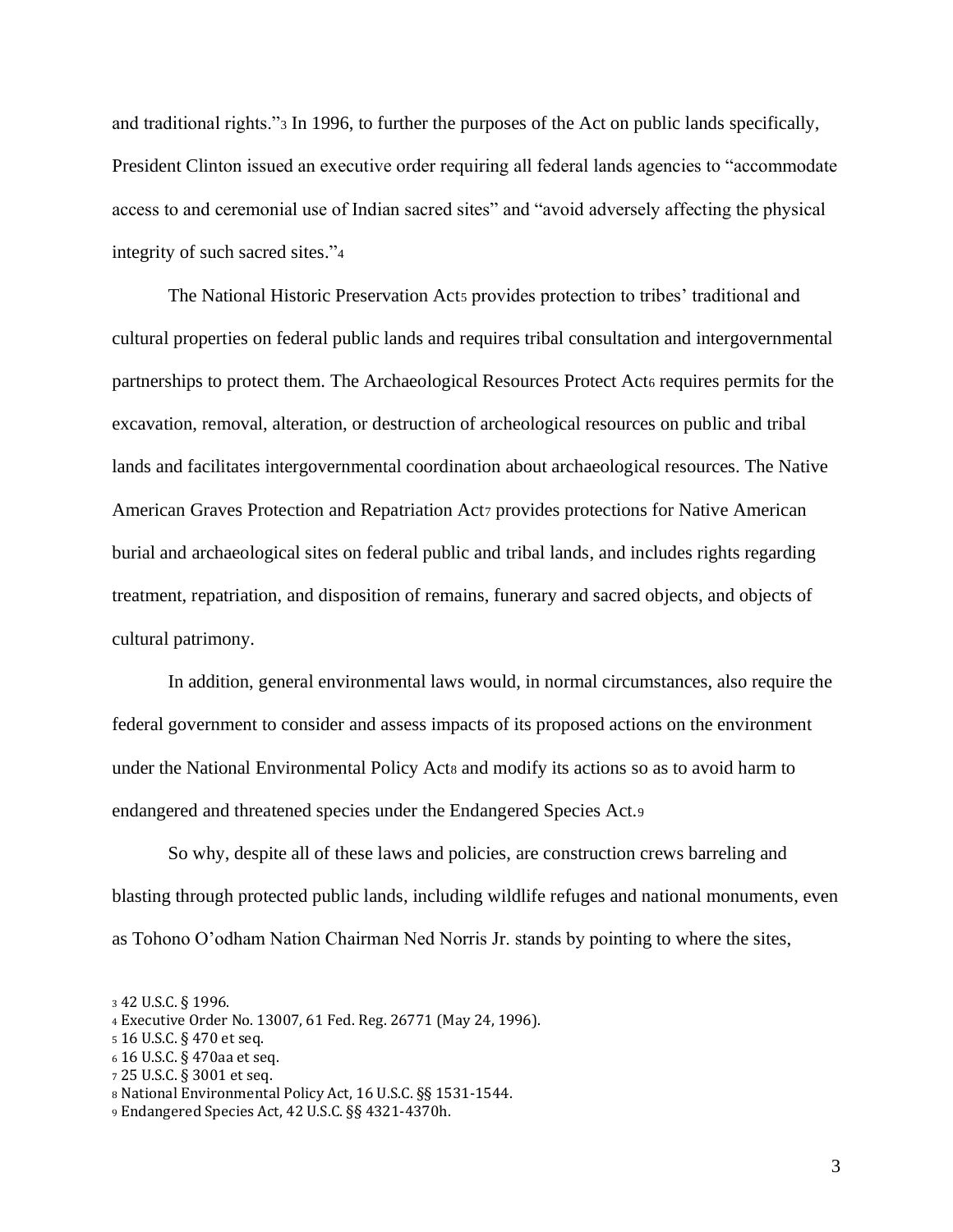springs, and sacred objects are? The answer is that the Secretary of Homeland Security has waived the application of dozens of federal laws, including all of those mentioned above. The Secretary's power derives from section 102 of the Real ID Act, passed in 2005, which authorized the Secretary to waive all legal requirements that could impede the "expeditious construction" of barriers and limited the scope of judicial review to claims alleging constitutional violations.<sup>10</sup> The Secretary's waiver power, though substantively very broad, was nonetheless initially somewhat bounded by the fact that Congress only authorized expenditures for construction of roughly 700 miles of border fences and barriers in the Secure Fence Act of 2006.<sup>11</sup> The Secretary's waiver authority, in other words, could only extend to areas that Congress had specifically authorized and funded for barrier or fence construction. This is not to understate the unnecessary human, environmental, and cultural impacts that resulted from those initial stretches of a border fence. They were considerable, including flooding of Nogales and other areas, deaths of rare and protected wildlife, destruction of wildlife migration corridors, and severance of the homelands of Indian nations, including the Tohono O'odham and the Kickapoo.<sup>12</sup>

Still, those impacts might pale in comparison to the effects of the Trump Administration's indiscriminate use of waivers to construct its wall. For context, the Bush administration exercised the waiver on four separate occasions to construct barriers and fences.<sup>13</sup> The Obama administration did not exercise the waiver at all. President Trump's executive order--

<sup>10</sup> Emergency Supplemental Appropriations Act for Defense, the Global War on Terror, and Tsunami Relief, 2005, Pub. L. No. 109-13, 119 Stat. 302, § 102(c). The secretarial waiver was first enacted in 1996 as part of the Illegal Immigration Reform and Immigrant Responsibility Act of 1996, Pub. L. 104-208, §102(c) (September 30, 1996). The earlier version authorized the Attorney General to waive the Endangered Species Act and the National Environmental Policy Act. The Real ID Act substituted the Secretary of Homeland Security for the Attorney General and authorized the vastly expanded broader waiver.

<sup>11</sup> Pub. L. No. 109-367, 120 Stat. 2638.

<sup>12</sup> *See Environmental Impacts on the Border Wall*, David Roche, et al., 47 Envt'l. L. Rep. News & Analysis 10477 (2017).

<sup>13</sup> *See* Kenneth D. Madsen, *Department of Homeland Security Border Barriers Legal Waivers*, Available at: [https://cpb-us-w2.wpmucdn.com/u.osu.edu/dist/2/14781/files/2019/10/waivers-DHS-poster\\_v306.pdf.](https://cpb-us-w2.wpmucdn.com/u.osu.edu/dist/2/14781/files/2019/10/waivers-DHS-poster_v306.pdf)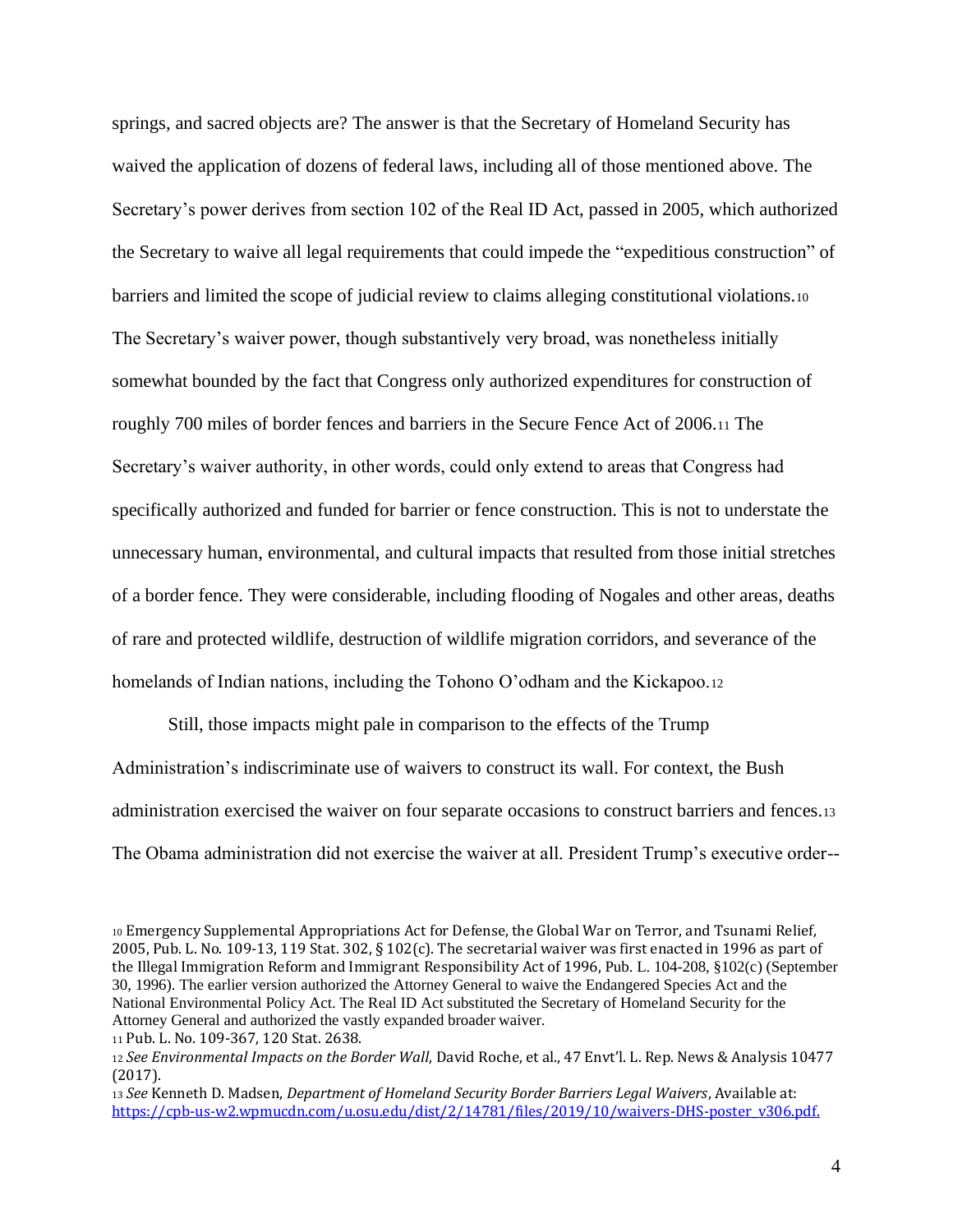supporting a wall across all 1,954 miles of the southern border—was signed on January 25, 2017, shortly after his inauguration.<sup>14</sup> Congress never authorized the wall's construction nor the funding for it. Instead the Trump administration unilaterally diverted defense spending to pay for the wall. Lawsuits challenging the diversion of funds have so far failed and the administration is charging ahead without congressional approval or any apparent limitations or restraints of any kind. Since January 2017 the Trump Administration has exercised the waiver provision fifteen times. The waivers have covered lands in California, New Mexico, Texas, and Arizona, and typically apply to between 29 and 37 statutes, including all of those listed above as well as the Antiquities Act, the Wilderness Act, and the Federal Lands Policy & Management Act.<sup>15</sup>

In short, the Administration's fervor to get its wall in place has two destructive aspects. First, the Administration is blasting through all of the legal protections that were carefully designed to protect the rights and interests of tribes as well as all other Americans. And second, the Administration is heedlessly destroying irreplaceable cultural, spiritual, archeological, and ecological resources in which Native nations have unique interests, and that implicate all of us. None of this is necessary; there is no emergency rush to complete the wall across all 1,954 miles of the southern border. Even if a border-long barrier were an important and consensus-based goal, it could be completed without suspending all of our environmental and other protective laws. It just cannot be completed—consistent with the rights of American Indian tribes and many protective laws and policies—on the administration's political timetable. It is not too late, however, to reengage with the Tohono O'odham and other tribes and conduct serious government-to-government consultations that would avert further devastation to cultural,

<sup>14</sup> Exec. Order No. 13767, 82 Fed. Reg. 8793 (Jan. 30, 2017). <sup>15</sup> *See id*.